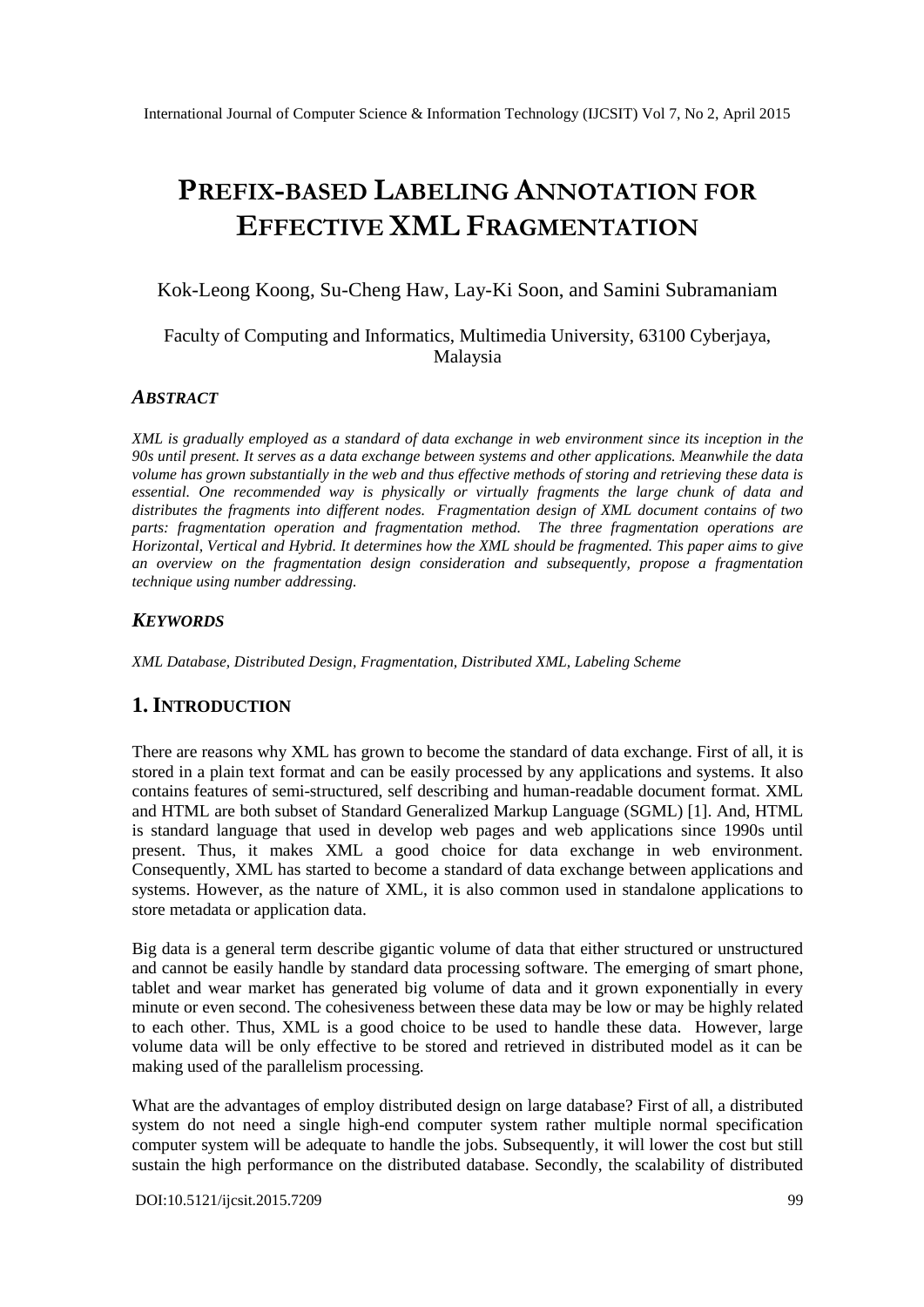system will not restrict the scale of the database to expand beyond a single computer system. Thirdly, it will increase the availability as distributed design database will be commonly replicated. This will make the database more resistance to the failure of a single computer system [2]. Lastly, it will increase the performance of the database system as it used parallelism processing to store and retrieve data from the database system [3].

There are three stages of process in distributed design of database: fragmentation, allocation and replication [4]. The focus on this paper is mainly on fragmentation. Fragmentation is a process of divide database into smaller fragments. Fragmentation contains two steps: determine a fragmentation model to be used and select a method or an algorithm to use for the fragmentation. In the first step, it determines what structure or model of fragmentation to be used. It can be horizontal, vertical or mixed. In the second step, it determines how the data should be fragmented into fragments. It also sometimes refers to fragmentation method or technique.

The rest of the paper is organized as follows. Section 2 gives the background of fragmentation model in traditional databases and also discusses on the fragmentation model in XML databases. In addition, we review the various fragmentation methods in XML databases. Section 3 presents our proposed prefix-based labellng fragmentation method. Section 4 presents our discussion. Finally, Section 5 concludes the paper.

# **2. RELATED WORKS**

#### **2.1. Fragmentation Model for Traditional Databases**

Fragmentation on database started on traditional database such as relational database and then extended into object-oriented database. The three common models are horizontal, vertical and mixed [5].

In the relational database, data are stored in tables. Each table consists of rows and columns. Records are stored in the table in the row sequence and columns represent the data field in each row. For example, let us assume Book relation has the following columns: , *bookid*, *title, ISBN, publisher, year, price*. Horizontal fragmentation is referring a fragmentation database at the record, row or tuple level [3, 6]. As such, the resulting fragments will have the same columns *(bookid, title, ISBN, publisher, year, price*). The number of resulted fragments is depends on the criteria set; it could be fragment based on *publisher*, or fragment based on *year* or even a range of *price*.

On the other hand, vertical fragmentation referring a fragmentation database by grouping fields or attributes of records. Each fragment contains particular field(s) of the records. Using the same example, it will split this database by grouping fields such that it might group *bookid*, *title, ISBN* and *price* fields and store in first node, while *bookid*, *publisher* and *year* into the second node. Both resulted fragments will have the attribute *bookid* as the primary key. This is an effective "divide and conquer" tactic that will reduce the transverse or search time on smaller fragments. For instance, we would like to search the books which have price lower than a particular amount, we only search on fragment that contain only four fields rather than six fields.

Finally, the mixed or hybrid is a combination of both horizontal and vertical fragmentation. It can be split horizontally then vertically or vice versa. The sequence of hybrid may achieve different purposes. Using the same relational example, a mixed can first split horizontally by grouping records that belong to particular level of *price*. Then, split further on the current records by splitting *bookid , title, ISBN* and *price* on other node and the rest of the data *bookid , publisher* and *year* on other node.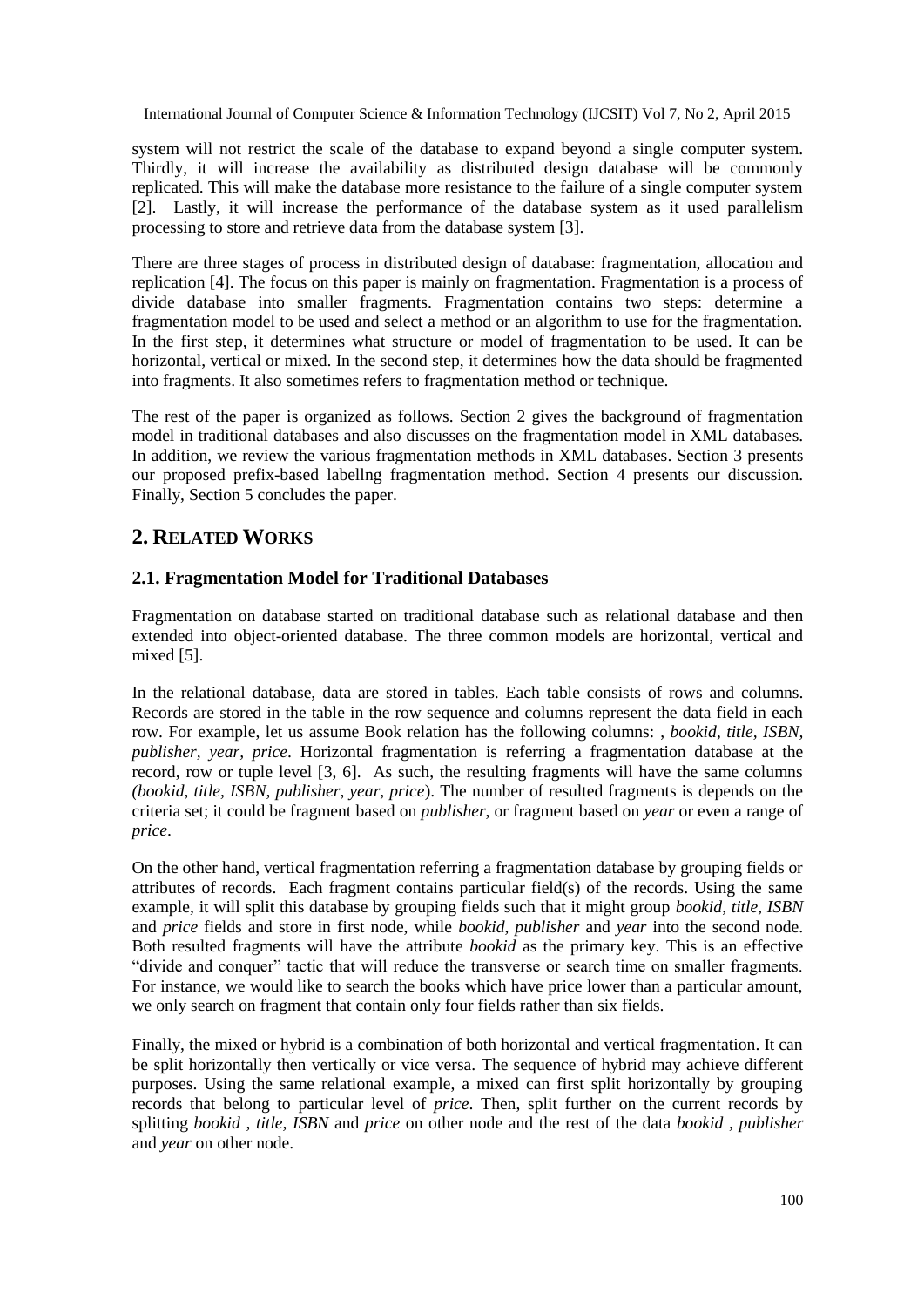Object-oriented database on the other hand is different from relational database. This type of database is design more naturally fit into our real world environment. The data is stored in object form and can be illustrated in a hierarchical or tree format. Fragmentation in object oriented has increased complexity of its hierarchical structure, methods or properties within an object [7]. In term of structure, XML is quite similar to object-oriented database. Figure 1 and Figure 2 show the horizontal and vertical fragmentation on object-oriented database.



Figure 1: Horizontal Fragmentation for object-oriented database.



Figure 2: Vertical Fragmentation for object-oriented database.

#### **2.2. Fragmentation Model for XML Databases**

Generally, the fragmentation models for XML Databases can be broadly classified into Horizontal, Vertical and Hybrid [6].

Horizontal fragmentation can be achieved by selection. Selection is based on the pre defined conditions on splitting the fragments. A horizontal fragment  $f_i$  is determined by the selector operator σ of predicates p over collection of elements E in a homogeneous XML document. It can be written so that  $f_i = E(\sigma_{ni})$ . Assume we have a XML document constructed according to the relational database stated in the previous section. If the simple selection predicate of p1 such that /*books/book/price* to be income level less than or equal 200 and p2 to be income level more than or 200, thus fragments will be written as  $f_1 = E(\sigma_{p1})$  and as  $f_2 = E(\sigma_{p2})$ .

From Figure 3, book element with the *title Computing essentials: making IT work for you* will be then split and stored as a new XML document in node 1 as first fragment and the rest of the elements of *book* will stored in node 2 as a new XML document. After the operation, node 1 and node 2 may have DTD like <!DOCTYPE books (book\*)> and <!ELEMENT book (*title, ISBN, authors, publisher, year, category, price, TableOfContent*)>. Horizontal fragmentation is recommended when the query criteria is based on particular attribute that used as selection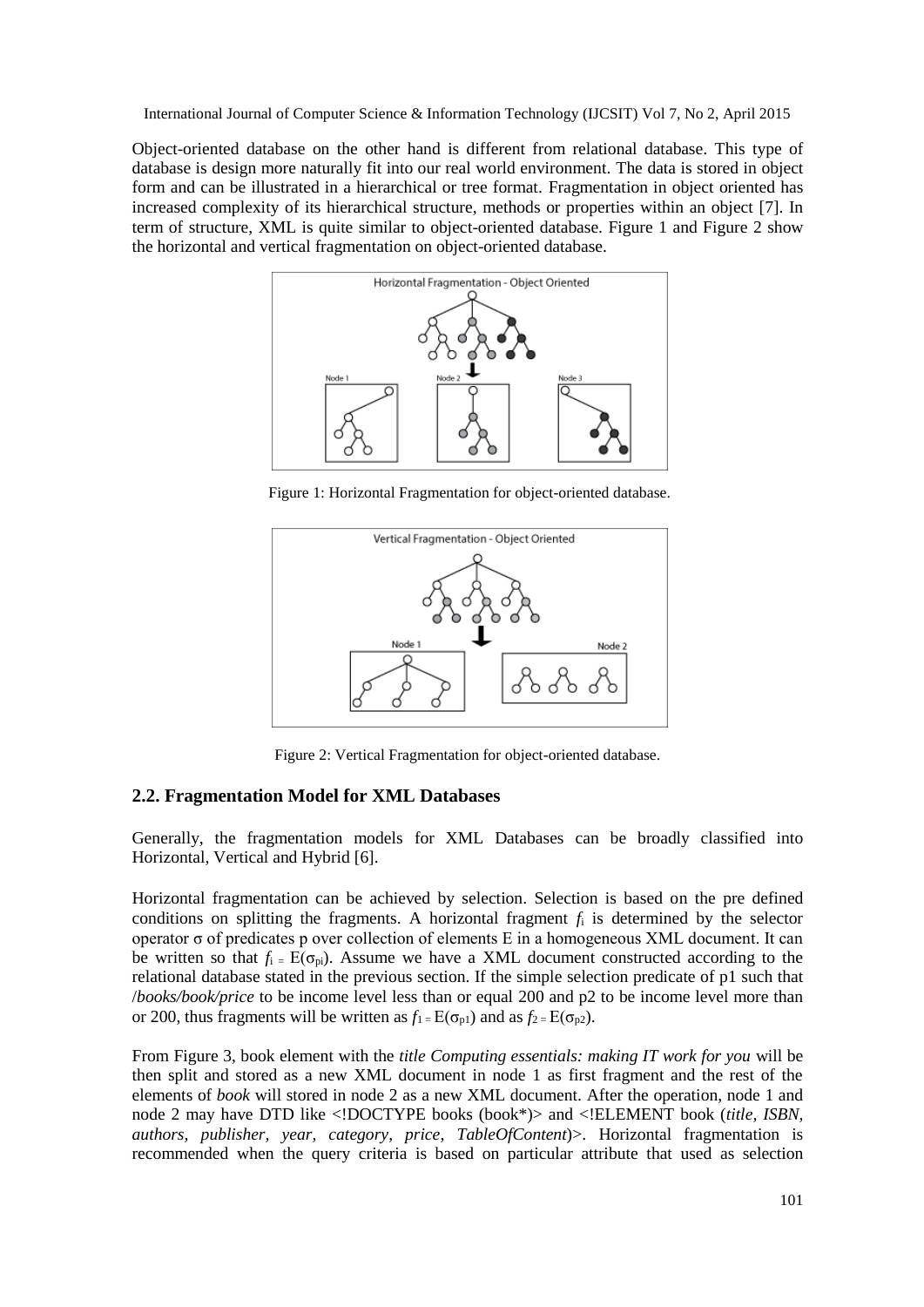predicate to fragmenting the XML database. In this scenario, horizontal fragmentation may reduce the transportation cost and processing time as the data is determined in a specific distributed note. Moreover, horizontal fragmentation can easily transport data between sites to improve system performance [8].

Vertical fragmentation, on the other hand, can be achieved by projection. It will split the data structure into smaller parts as particular selected child elements will be split and stored as fragment in other node. A vertical fragment *f*<sup>i</sup> is determined by the projection operator π by path selection ρ over collection of element E in a homogeneous XML document. It can be written so that  $f_i = E(\pi_{pi})$ . If the path selection *pi* is */books/book/TableOfContent*, all the children elements under this tree path will be split and stored in other node. In this case, fragment  $f_1 = E(\pi_{01})$ represents all contact elements in the XML document will be split and stored in node 2. And, the remaining elements will be stored in node 1.

After the operation, node 1 may have an DTD like <!DOCTYPE *books (book*\*)> and <!ELEMENT book (*title, ISBN, authors, publisher, year, category, price*)>. And, node 2 may have an DTD like <!DOCTYPE TableOfContent (Chapter\*)> and <!ELEMENT Chapter(Number, Topic)>. In order to create reference link between these two nodes, at least one reference attribute is required for the element that will able to refer back to elements that resided in other node or site [9]. Vertical fragmentation is a kind of affinity-based fragmentation. As opposed to horizontal fragmentation, this type of fragmentation does not encourage transportation of data from node to node which will trade off flexibility to affinity [8].

Hybrid fragmentation or sometimes also referring to mixed fragmentation uses both horizontal and vertical fragmentation by taken advantages of both models. A hybrid fragment *f*<sup>i</sup> is determined by the horizontal and vertical fragmentation implemented. It is depend on how you would like to implement the hybrid into the XML document. It can be split horizontally then vertically or vice versa. Assume you would like to do it horizontally then vertically. First fragment the document horizontally and called this fragment  $f_a$ . Thus,  $f_a = E(\sigma_{pi})$  and from these  $f_a$ fragments we further fragmented them vertically such that the hybrid fragment  $f_i = f_a(\pi_{0i})$ .

Assume we use *price* level as the selection condition in horizontal fragmentation, and vertically fragment further with the path /*books/book/TableOfContent* as previous example. There will be 4 hybrid fragments generated for 4 nodes. After the operation, node 1 and node 2 may have DTD like <!DOCTYPE *books (book*\*)> and <!ELEMENT *book* (*title, ISBN, authors, publisher, year, category, price, TableOfContent*)>. Node 3 and node 4 may have DTD like <!DOCTYPE TableOfContent (*Chapter*\*)> and <!ELEMENT *Chapter(Number, Topic*)>. It will look exactly like in vertical fragmentation as it final operation is using vertical fragmentation. However, each node contains only two records instead of four records using vertical fragmentation.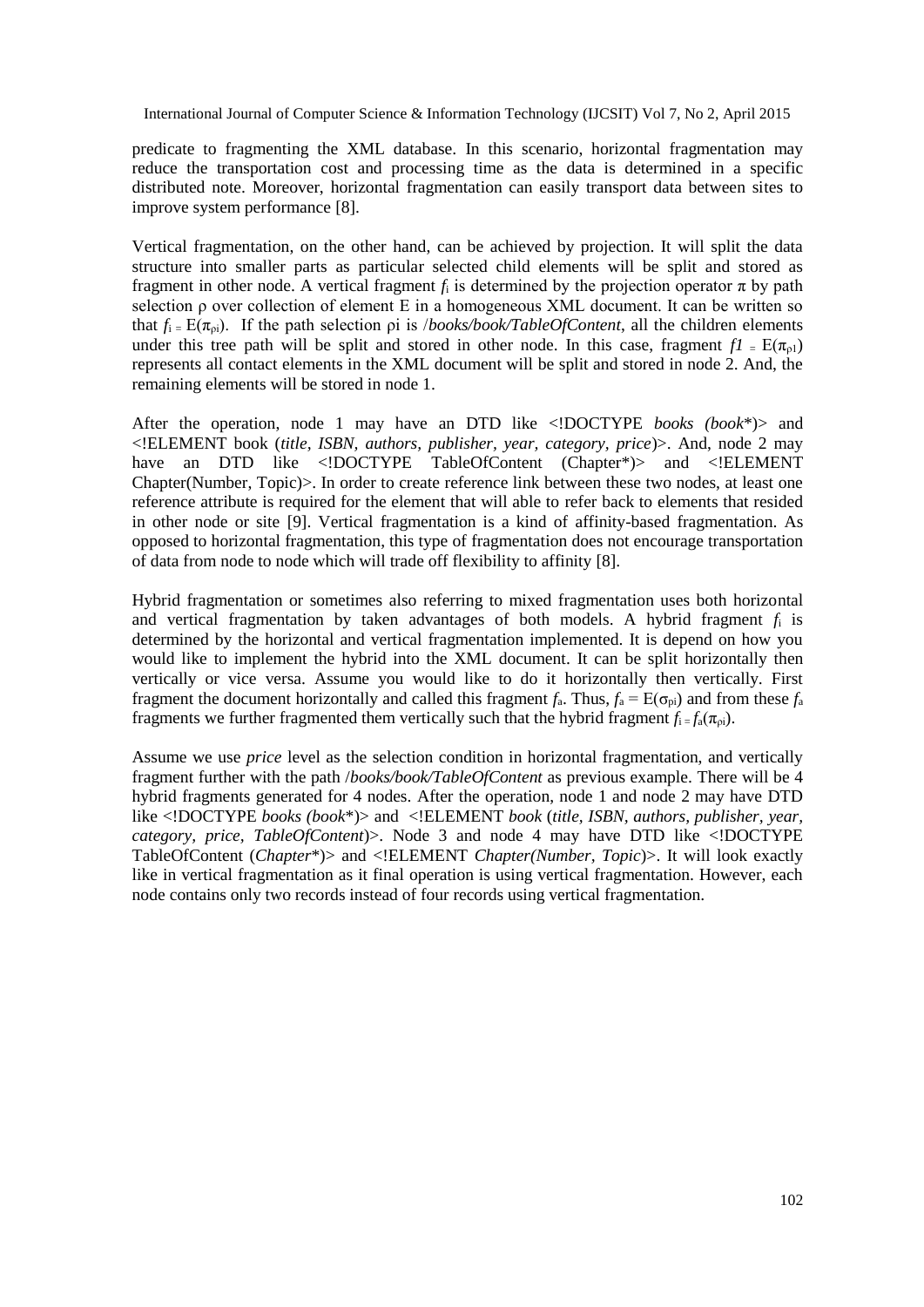```
<? xml version="1.0" encoding="utf-8"?>
: ">xml version="<br><books><br><book>
                <title>Computing essentials: making IT work for you. complete 2012</title><br><isbn>978-0-07-122107-8</isbn>
                 <authors>
                         <author>O'Leary, Timothy J</author><br><author>O'Leary, Linda I.</author>
                 </authors>
                 <publisher>McGraw Hill</publisher>
                 <year>2012</year>
                 <category>Computing</category>
                 <price>98</price>
                 <TableOfContent>
                         <Chapter>
                                  <Number>1</Number>
                                  <Topic>Information Technology, the Internet and You</Topic>
                         </Chapter>
                         <Chapter>
                                  <Number>2</Number>
                                  <Topic>The Internet, the Web and Electronic Commerce</Topic>
                         </Chapter>
                         <Chapter>
                                  <Number>15</Number>
                                  <Topic>Your Future and Information Technology</Topic>
                         </Chapter>
                 </TableOfContent>
        < /hook ><book>
                 <title>Murach's Android programming: training and reference</title>
                 <isbn>978-1-890774-71-4</isbn>
                 <authors>
                         <author>Murach, Joel</author>
                 </authors>
                 <publisher>Mike Murach and Associates</publisher>
                 <year>2013</year>
                 <category>Programming</category>
                 <price>186</price>
                 <TableOfContent>
                         <Chapter>
                                  <Number>1</Number>
                                  <Topic>An introduction to Android</Topic>
                         \epsilon/Chapter>
                         <Chapter>
                                  <Number>2</Number>
                                  <Topic>How to use Eclipse for Android development</Topic>
                         </Chapter>
                         <Chapter>
                                  <Number>18</Number>
                                  <Topic>How to work with locations and maps</Topic>
                         </Chapter>
                 </TableOfContent>
        </book>
        <book>
                 <title>Core Java. volume I: fundamentals</title>
                 <isbn>978-0-13-708189-9</isbn>
                 <authors>
                         <author>Wrightson, TylerHorstmann, Cay S.</author>
                         <author>Cornell, Gary</author>
                 </authors>
                 <publisher>Prentice Hall</publisher>
                 <year>2013</year>
                 <category>Programming</category>
                 <price>228</price>
                 <TableOfContent>
                         <Chapter>
                                  <Number>1</Number>
                                  <Topic>An introduction to Java</Topic>
                         </Chapter>
                         <Chapter>
                                 <Number>2</Number>
                                  <Topic>The Java Programming Environment</Topic>
                         </Chapter>
                         <Chapter>
                                  <Number>14</Number>
                                  <Topic>Multithreading</Topic>
                         </Chapter>
                </TableOfContent>
        </book>
</books>
```
Figure 3: Example of XML document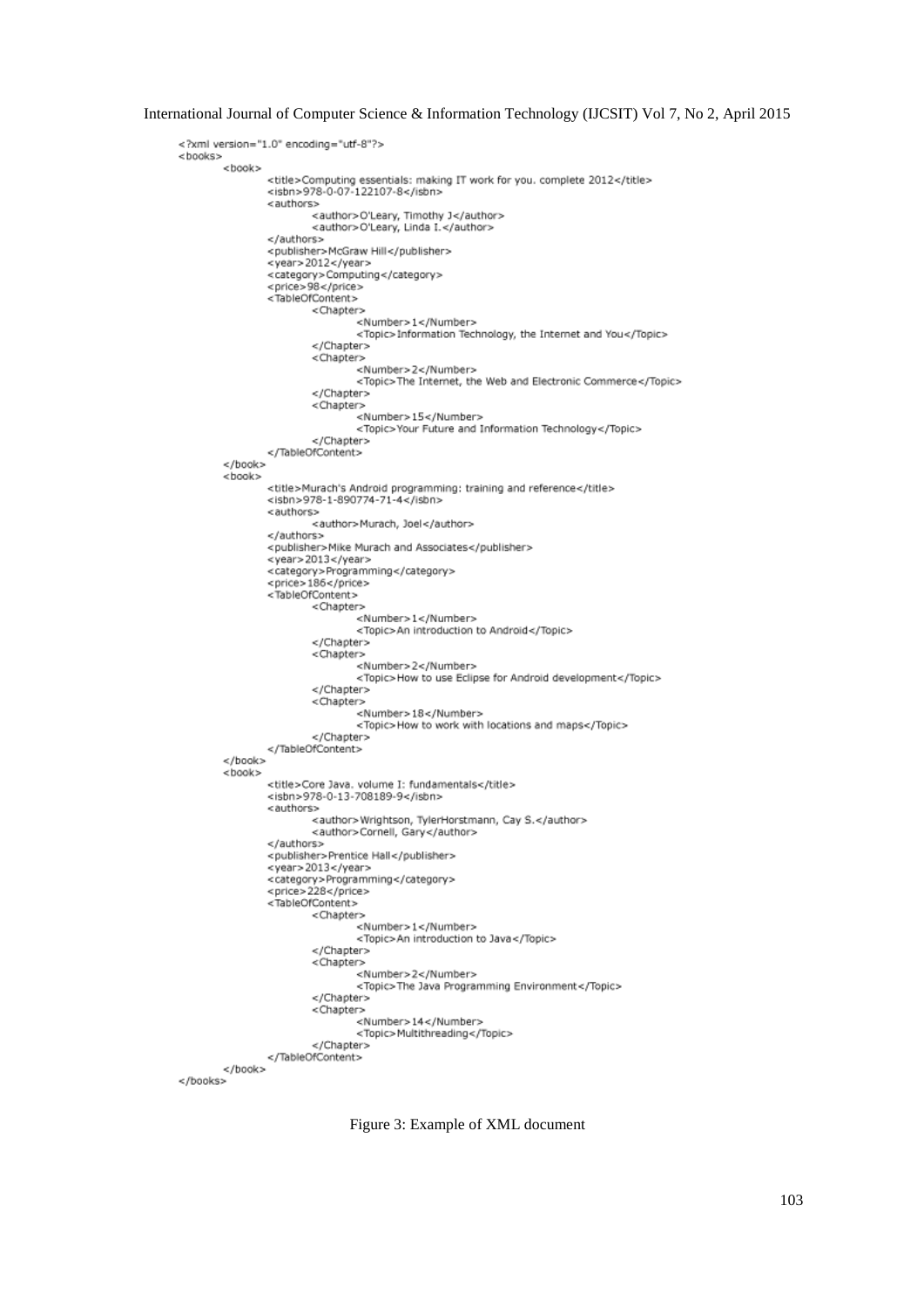## **2.3. Fragmentation Methods for XML Databases**

In distributed design, fragmentation model will only define the fragmentation structure that does not determine how the data should be fragmented. A fragmentation can be done by arbitrary cutting document in to fragments horizontally, vertically, or hybrid. However, this type of fragmentation may not provide effectiveness on the query performance or storing data. Thus, some fragmentation methods have been used to achieve higher level of effectiveness. Each of this proposed method consist advantages and disadvantages against difference scenario. Basically, these methods can be categorized into four categories: structure and size, query and cost, predicate and holes and fillers (for streamed data).

## **2.3.1. Structure and Size**

In this fragmentation method, document can be fragmented based on structure and size of the document. The information about the size of the document can be only obtained by transverse throughout the document. However, the structural information of the document can either be obtained from the document schemata (DTD or XML Schema) or by transverse the XML document. The main advantage of this fragmentation method is balanced the load of site or nodes processing power. At the same time, it will also reduce the transverse and search time when query the document and finally improved the effectiveness on the performance.

The disadvantage of this type of fragmentation may lead to a problem called skewed query processing problem. It is a well known problem in distributed design that indicated an unbalance on loading on particular distributed node against other nodes. This problem will slow down or overload the processing power on particular node when most of the queries are very dependent on this node. To resolve this particular skewed query processing problem, the fragments should be properly distributed according to the structure and size of the document heuristically.

The proper process of fragment document using structure and size method is to first parse the document. In other words, map the XML document into a tree structure. The parser method can be either tree-based or event-based. A tree-based parser may consume memory resources as it transverse the whole document and save all the relationship and node of these nodes in the memory and may not suitable for large document. Document Object Model (DOM) is a treebased parser. On the other hand, event-based parser will consume less memory as it does not construct a large tree in the memory rather it will only scan particular element, attribute, content sequence in an XML document [10].

In structure and size method, event-based parser is commonly used to construct vertex/node list, structural information. This information is obtained and document can be fragment accordingly. Fragmentation method by size can be achieved by first determine the threshold size of fragment. Then, transverse throughout the XML document by determine the size of a single level child node horizontally. During the transverse, if the size of the child node including its descendants is smaller than the threshold size then continue on the next sibling child and so on until reaching the threshold size. These child nodes then will be generated as a fragment and store in a distributed node or site as illustrated in Figure 6. This scenario is vulnerable to skewed query process problem if particular fragment loading is much higher than other fragments.

Angela et al. proposed a simple top-down heuristics fragmentation method called SimpleX [11]. SimpleX method required three criteria to determine before the fragmentation. These criteria are tree-width constraint, tree-depth constraint and tree-size constraint. These criteria will determine the size of fragment. Fragment is determined when transverse down from the root element to the leaf elements (top-down). Fragment will be created upon sub tree size that fulfils the tree-size,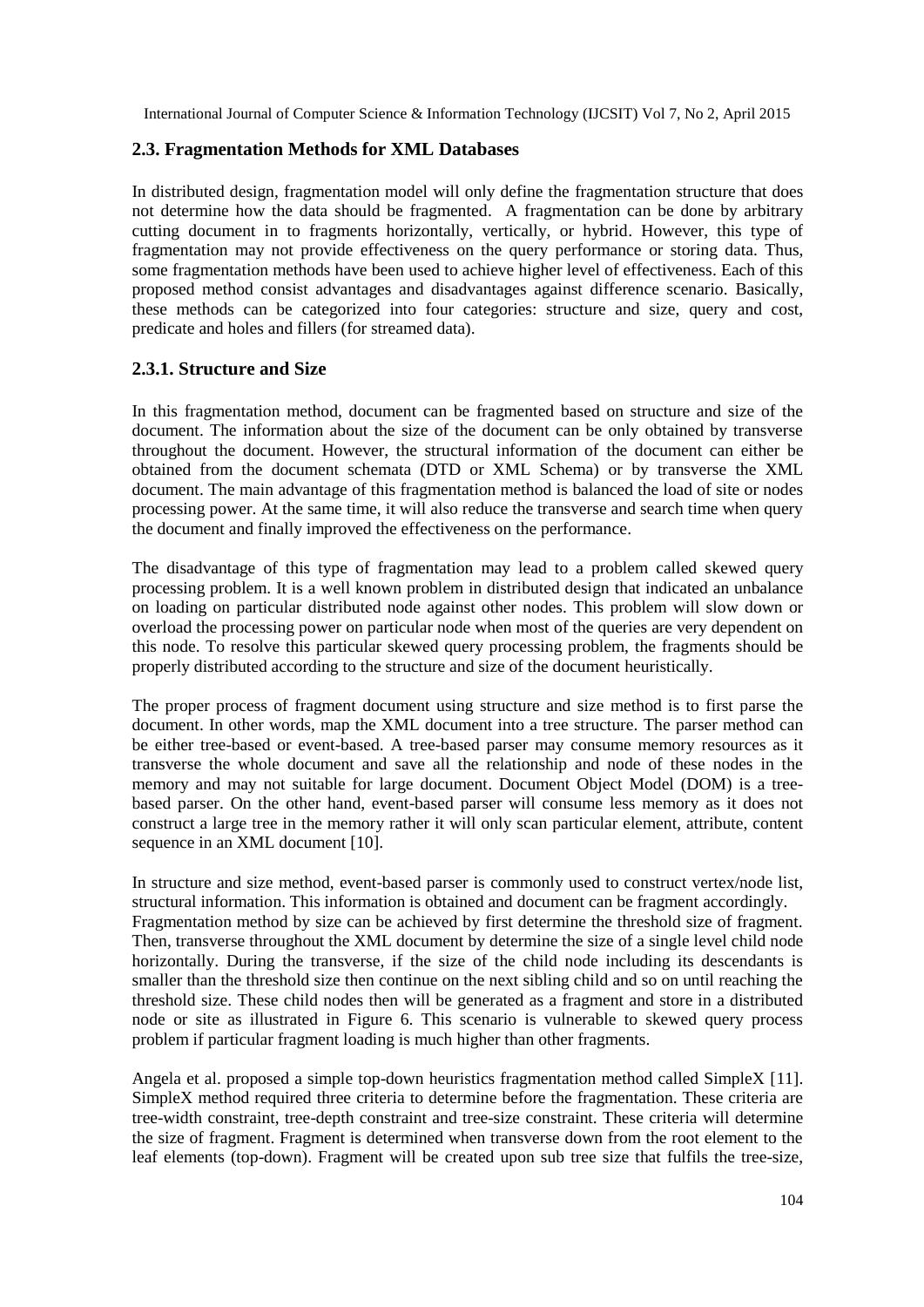tree-width and tree-depth constraints. Then, structure histogram is constructed to evaluate how efficient is the fragmentation generated.



Figure 4: Fragmented by size

# **2.3.2. Query and Cost**

In this method, XML document will be fragmented based on XML queries. The most common criteria that used in this fragmentation are query frequency and the cost of query.

Leykun et al. proposed vertical fragmentation model based on queries. They proposed measuring the Element Usage Matrix (EUM) and Element Affinity Matrix (EAM) [12], where by an analysis should be done on the total data access in the distributed system to determine the most frequently used queries and its frequencies. Then, the EUM will be constructed based on the elements access and queries. Subsequently, the EAM will be constructed based on the relationship between elements against the queries requested. In addition, they also proposed two heuristic modules, i.e, the Grouping Heuristic Module to group elements and Splitting Heuristic Module to decide the fragment point for the fragmentation.

Ma et al. proposed a heuristic method to fragment the XML document in horizontal fragmentation model based on the following four steps. Firstly, a horizontal fragmentation is constructed based on simple selection predicate. Then, a query tree (also refer to as query plan) is build. From the query tree, the total execution query costs (summation of storage costs and transportation costs) will be determined. Storage cost is a measure of time in retrieving data from secondary storage, while transportation cost is a measure of time to transverse time on XML document at different sites. Lastly, the minimum total query cost will determine how the document should be fragmented [13, 14]

# **2.3.3. Predicates**

Predicate is commonly used in XPath. It is specific value that able to determine a specific node or a node in the document. Predicates are also common in horizontal fragmentation model. There are two types of predicates: simple selection predicates and normal selection predicates.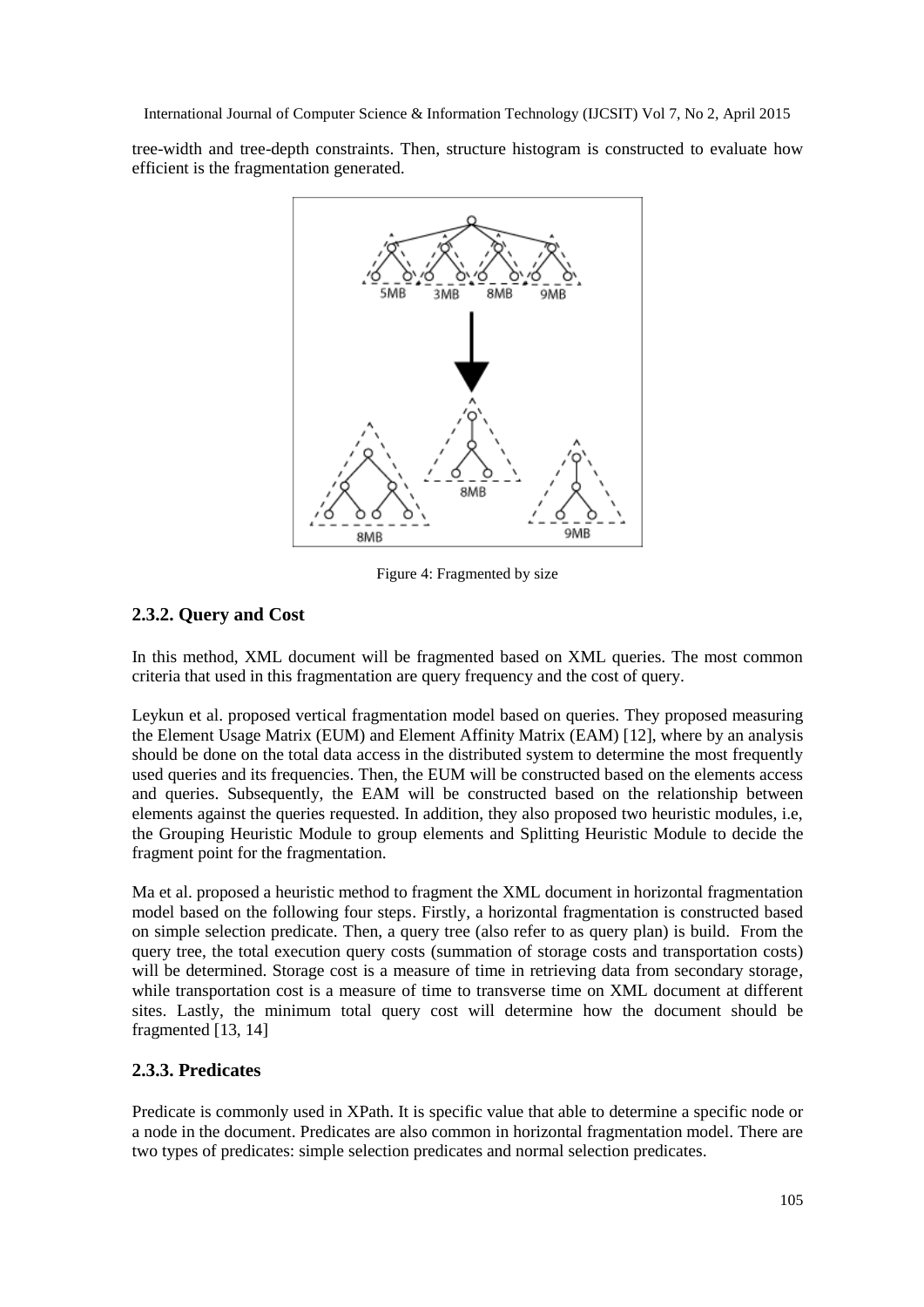The simple selection predicate takes the form of *path*  $\theta$  *v*.  $\theta$  is the comparison operator which belong to the subset of  $\{<,>,=,\neq,\leq,\geq...\}$ , *path* is the path expression in XML and *v* is the value [15].

Predicate in relational database is differed from XML. In relational database, predicate indicate value of the fields. However, predicate in XML is indicated by path expression similar to XPath. In the previous example, predicate in relational database can be stated as price  $\ge$  = 100. However, in XML, it then express in the form of /books/book/price  $> = 100$ .

## **2.3.4. Holes and Fillers**

Ad-hoc fragmentation is fragmentation model for stream data. Holes and Fillers is a fragmentation method uses in Ad-hoc fragmentation. Most of the Ad-hoc fragmentation does not required document schema for document fragmentation. Fragment in this model is fragmented and mark with special identifier for reconstruction later [4]. The concept is similar to the TCP/IP fragmentation datagram in Internet layer. In TCP/IP, data is fragmented into smaller size and it will mark with sequence number in the header and it will be than able to fit into the restricted size of the packet. These fragments do not send through single path. It travels through different paths to avoid broken link on particular line. Then, it will resemble back to data.

XFrag is the framework used in holes and fillers fragmentation method. In this method, the original document is break into smaller part (fillers) and one or more holes resided in filler with special tag and contains ID to corresponding filler.

# **3. PROPOSED APPROACH: LABELING-BASED FRAGMENTATION**

## **3.1 Background and Observations**

Labeling scheme have been proposed to provide quick determination of structural relationships such as Parent-Child, Ancestor-Descendant and siblings (predecessor and successor) between any two nodes of XML data modeled as a tree. It has been actively exploited in the context of structural joins for centralized XML query processing. Taking the advantages of this, we observed that we could adopt the prefix-based labeling scheme to annotate the nodes to quickly identify the relationship between the fragments. For example, in vertical fragmentation of an XML tree, each of the resulting fragments is a subtree of the original XML tree. Thus, the relationship among the fragments could also be represented as a tree where a node is an XML fragment.

Labeling-based fragmentation is a new method introduced to accelerate the fragmentation of native XML. Labeling-based fragmentation can be used with other fragmentation methods such as structural and size, predicate or query and cost as introduced earlier in Section 2.3. The labeling-based fragmentation is designed by referencing label scheme in XML query and in compacting XML structure [1, 16, and 17].

Our proposed labeling-based fragmentation contains two main processes: Addressing and Fragmentation. Addressing is a process of generate a label that contains two parts of information, which are important reference in the fragmentation. The first part of the information is quite similar to the label in the label scheme which consists of information about the hierarchical structure of the data and the second part contains tag type that used in the document.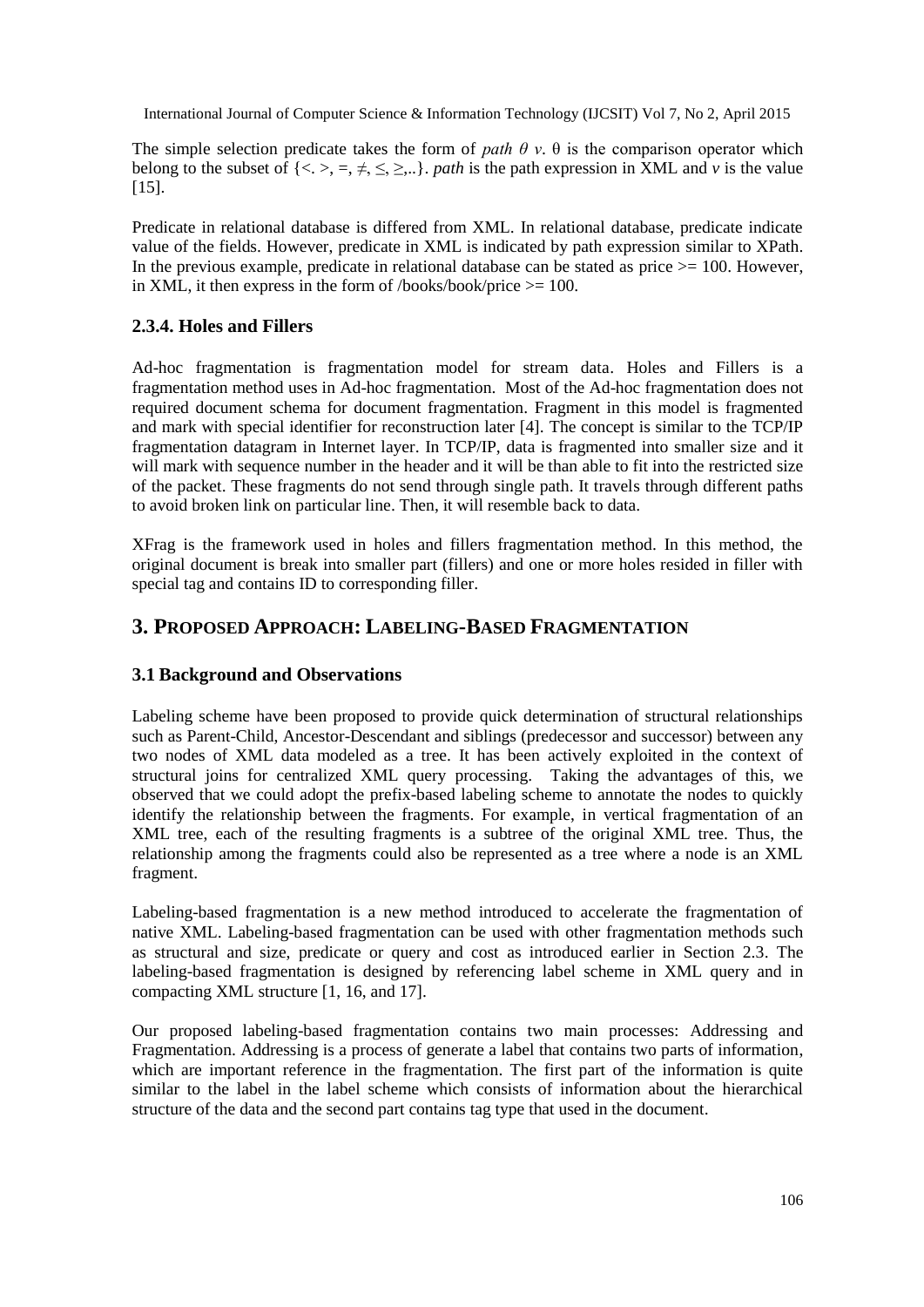## **3.2. Addressing Process**

In Addressing process, a full transverse operation is required to be executed and an *address* attribute is inserted into each element. This *address* attribute is separated by dot to indicate the level of hierarchical structure in the document and is quite similar to the label in the label scheme but it extended to contain type of tag separated by a slash (/). An *address* attribute in root element will be "/0" contains no first part value. In the first part of the value, each value indicate the hierarchical structure of the document starting from 1 but exclude the root element. Each level separated by dot.

The first child element within the root element will contain "1/1" that indicate this is a first record with first tag type. The second child element as sibling to first child element within the root element will contain "2/1" that indicate this is a second records with possible a first tag type. And, the consecutive first child element within the first child element will contain "1.1/2" that indicate this is the first record of first child element with second tag type.

Using Figure 3 as an example, the <*books*> element contain address value of "/0". The first child of *books*, *book,* contain value of "1/1" with tag type 1, which indicates *book* tag. Consequently, the next element, *title* (the first child of *book*), is annotated with "1.1/2" with tag type 2, which indicates *title* tag. Similarly, the *ISBN* element in first record may contain "1.2/3", followed by the *publisher* element in first record may contain "1.4/6". The rest of the nodes will be annotated with the same procedure. Figure 5 shows the XML document after the addressing process. During the addressing process, a schematic table will be built as the reference to each tag type as shown in Table 1. The schematic table is instant built upon completion of the full transverse and it is not predefined before the transversal.

| Tag type       | Tag                               |
|----------------|-----------------------------------|
| 0              | $<$ books $>$                     |
| 1              | <book></book>                     |
| $\overline{c}$ | <title></title>                   |
| 3              | <isbn></isbn>                     |
| 4              | <authors></authors>               |
| 5              | $\alpha$ author                   |
| 6              | $<$ publisher $>$                 |
| 7              | $<$ year $>$                      |
| 8              | <category></category>             |
| 9              | <price></price>                   |
| 10             | <tableofcontent></tableofcontent> |
| 11             | <chapter></chapter>               |
| 12             | $<$ Number $>$                    |
| 13             | $<$ Topic $>$                     |

Table 1. Tag schematic table

## **3.3. Fragmentation process**

In fragmentation process, a fragmentation model (horizontal, vertical, or hybrid) and a fragmentation method (structural and size, query and cost, predicate or etc.) are needed as the criteria to fragment the document. To illustrate the fragmentation process, assume we choose horizontal model and fragmentation method by size as the criteria to fragment the XML document.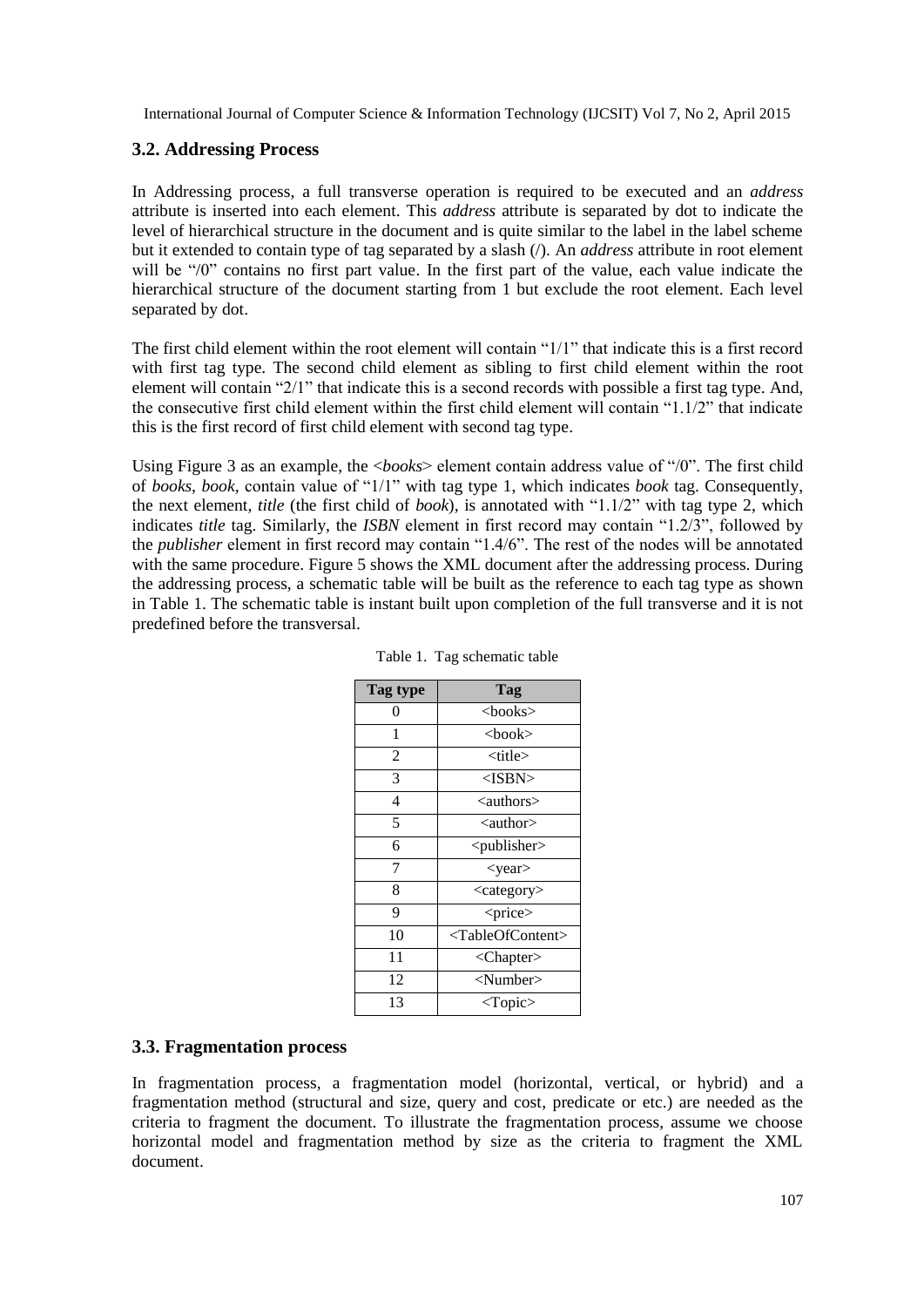Assume an XML document with 5000 book record as XML structure illustrated in Figure 3. In the addressing process, the last book record will contain a value of "5000/1" in book element *address* attribute. From this attribute we are able to get the maximum number of records in the XML document at the same level. If we would like to split these records horizontally into fragments and store in to two nodes, Then, the book elements contain value "1/1" to "2500/1" will be stored in the first node and book elements contain value "2501/1" to "5000/1" will be stored in second node.

Using the same example, if we would like to fragment with vertical fragmentation model and a fragmentation method by structure, we need to locate which child element we would like to use to split vertically. To illustrate this fragmentation, we would like to use /books/book/TableOfContent as the parameter. During the fragmentation process, element with *address* attribute that match d.d/8 where d is any positive integer number and 8 is the tag type of TableOfContent as shown in the schematic table will be fragmented out from each book record and store in node 2. The remaining data will be remained in current document or transfer to node 1.

If we would like to fragment with horizontal fragmentation model using fragmentation method of simple selection predicate by particular publisher such as "McGraw Hill", the value of the *address* attribute that match d.d/8 and the value in the element must match "McGraw Hill" in order to meet the requirement, the book record will be fragmented out from the document. Moreover, it may also allow multiple matches such as matching d.d.d/5 in author tag with the author matching the criteria. This matching will be executed faster as compare to matching a lengthy element name to locate the matching value. The matching process can be simplified by using regular expression. For instance, d.d.d/5 can be written in regular expression pattern as *^\d+\.\d+\.\d+\/5\$*. Selection will be perform whenever value of *address* attribute that can match this pattern.



Figure 5: XML document annotated with prefix-based labelling

# **4. DISCUSSION**

Structure and size fragmentation method will fragment document according to the defined structure and size of XML document. The advantage of this method will distribute the content evenly across the distributed platform. However, it does not mean effectiveness in query processing response time. Skewed query processing problem is a common problem in this fragmentation method if the query processing concentrating only on particular site or distributed nodes.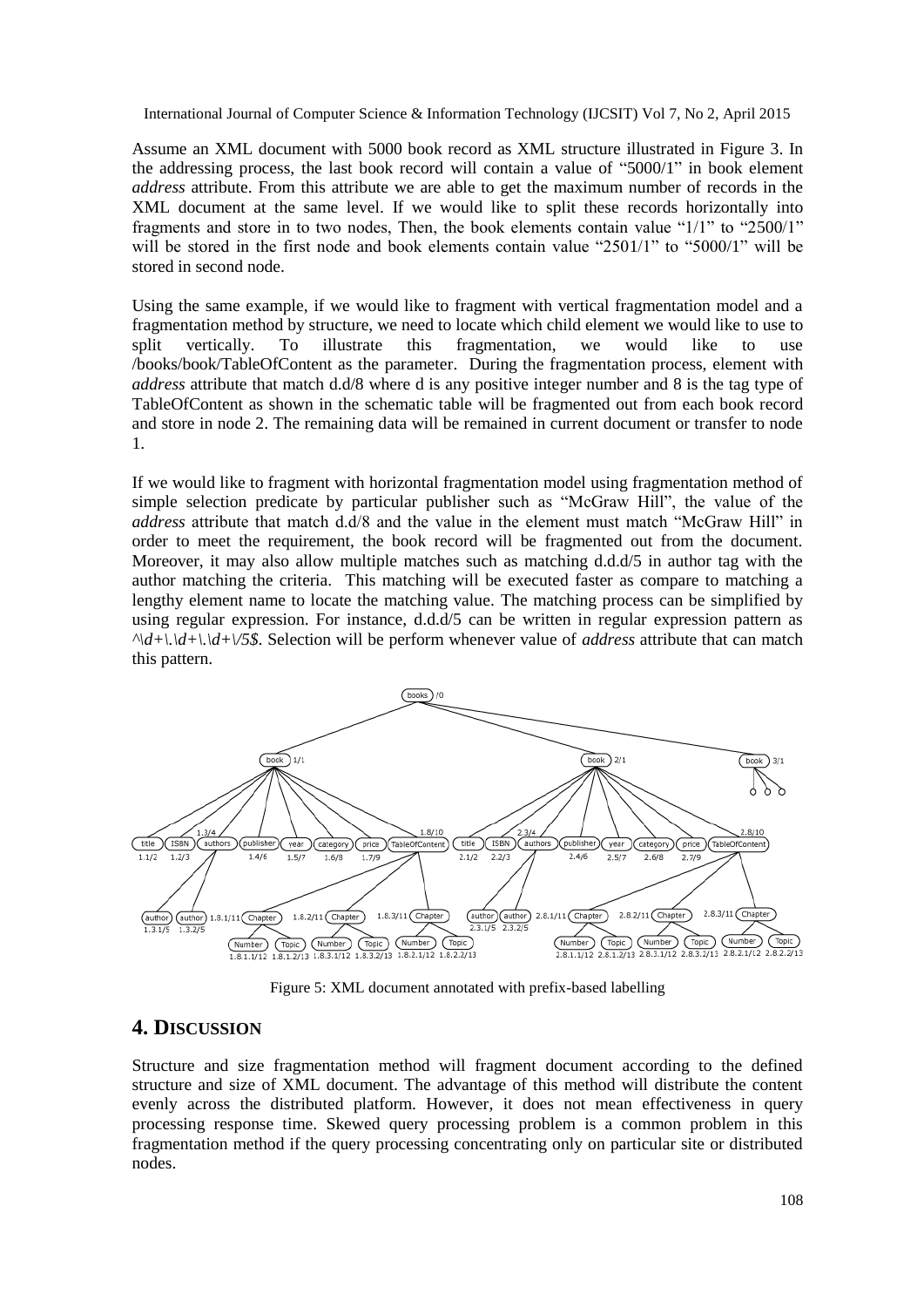The advantage of query and cost method is the most efficient method but the fragmentation cost is higher than other two methods.

Simple selection predicate is the most fundamental fragmentation method. It works fine in fragmented large XML document into smaller pieces to reduce search time and processing power on large XML document. However, it does not work efficiently compare to the query based methods.

A fragmentation design on XML document can obviously reduce the transverse time and search time on locating particular elements in the document. Assume an XML document of records size of 100,000 is split horizontally using simple selection predicate on price into 5 nodes, the query process on particular price may only need to be performed on one node that meet the criteria range which consequently restricted to only 20,000 records.

## **5. CONCLUSIONS**

XML has been widely used as an enabler for data exchange and data transfer over the Web in various applications such as electronic publishing, business transaction and application development. In many scenarios, fragments of such a repository are distributed over the Web. As such, effective way of distribution design and query models is crucial. Distribution design for databases usually addresses the problems of data acquisition, data fragmentation, allocation and replication. The focus on this paper is on data fragmentation.

In this paper, we have reviewed several techniques for distributing XML. We have reviewed the techniques in terms of fragmentation models and fragmentation operations. In addition, we have outlined our proposed fragmentation model based on prefix-labeling to annotate the nodes (subtree) of the fragment.

## **ACKNOWLEDGEMENTS**

This work is supported by funding of Fundamental Research Grant Scheme, from the Ministry of Higher Learning Education (MOHE).

## **REFERENCES**

- [1] S.C. Haw, C.S. Lee (2011). Data storage practices and query processing in XML database: A survey. Knowledge Based System. 24(8). 2011, pp. 1317-1340.
- [2] M Smiljanic, H Blanken, M Keulen, W Jonker (2002). Distributed XML Database Systems. P1-43.
- [3] Iacob, N. (2011). Fragmentation and Data Allocation in the Distributed Environments. Annals of the University of Craiova-Mathematics and Computer Science Series, 38(3), 76-83.
- [4] Y.F. Huang, J.H. Chen (2001). Fragment Allocation in Distributed Database. Journal of Information Science and Enginnering 17, pp.491-506.
- [5] V. Braganholo, M. Mattoso. (2014). A Survey on XML Fragmentation. ACM SIGMOD Record. 43(3).pp.24-35.
- [6] P. R. Bhuyar, A.D.Gawande, A.B.Deshmukh (2012). Horizontal Fragmentation Technique in Distributed Database. International Journal of Scientific and Research Publication 2(5).pp.1-6.
- [7] E. Malinowski, S. Chakravarthy (1997). Fragmentation techniques for distributing object-oriented databases.
- [8] S. Hartmann, H. Ma, K.D. Schewe (2007). Cost-based vertical fragmentation for xml. In Advances in Web and Network Technologies, and Information Management (pp. 12-24). Springer Berlin Heidelberg.